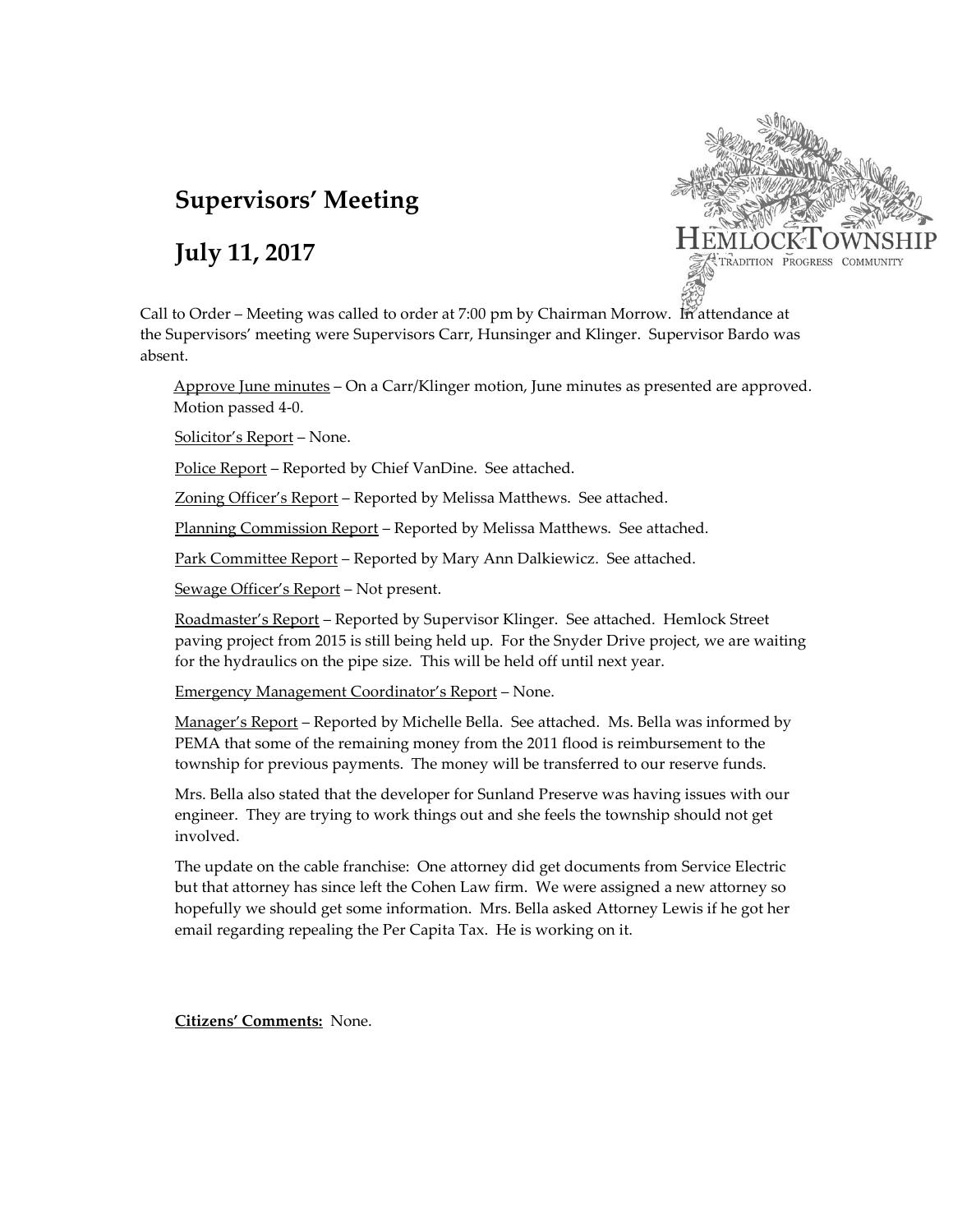#### **Old Business**

- **1.** *Flood Buyout Update* The appraisals on Drinker Street are almost completed. Mark Nixon should have the appraisals completed and back to the township in a week or so.
- **2.** *MS4 Update* Supervisor Carr had a discussion with Larson Design regarding the work they would do regarding the MS4. Because the County decided that the area is too big they stated that the engineers need to do this part of the work. According to Supervisor Carr, the advertising needs to be in paper by the August. Larson provided a quote of \$15,750.00 which does not include advertising and taking the notes at a public meeting. This will be done by office staff. On a Carr/Hunsinger motion, authorization is given to accept this quote. Motion passed 4-0.

#### **New Business**

- 3. *Consideration of a Preliminary/Final Land Development Plan for Panera Bread –* Bob Pearce from the Core State Group spoke to the board regarding the plans. They would like to add a 350-foot drive through. They will be removing parking along the left-hand side and put the parking along the grass area and then put some spaces back. He requested the following waivers: the pre-existing condition is to be considered grass and pavement in lieu of meadow; the infiltration to be based on the volume of a two year, twenty-fourhour storm only; exclude the requirement for an emergency spillway; request that the plan be considered both Preliminary and Final. Attorney Lewis spoke with Mr. Varga from Core States Group today and advised him he needs to know who is signing. They also discussed the financial security. The relocation of the trash enclosure will provide room to access the grease traps. On a Morrow/Hunsinger motion, approval is given for the Panera Bread's plan pending the four previously mentioned waiver requests. Motion passed 4-0.
- 4. *Resignation of police officer* Officer Michael Quaranta submitted a letter of resignation dated June 16, 2017. On a Hunsinger/Carr motion, resignation is accepted. Motion passed 4-0.
- 5. *Proposed Ordinance Amendments*: Atty. Luschas discussed a change in the zoning uses for townhouses. He would like to have the commercial distract expand into a part of the agricultural district. This has been discussed in the ordinance review meetings. Public hearing needs to be set up. The first would be to allow townhouses in the commercial district and second is to change the 18.725 acres to the general commercial district. Attorney Lewis would need to research the map changing, etc. Because Atty. Lewis represented the Ruckles in a previous matter, we will need to hire a different attorney for that part of the amendment. On a Morrow/Klinger motion, authorization for advertisement for August  $29th$  as the first choice and September  $5th$  as the second choice was approved. Motion passed 4-0.

a. To allow high density residential in the General Commercial District (Christian Foust)

b. To rezone 18.752 acres along Mall Blvd. the Agriculture to the General Commercial District (David & Lucille Ruckle)

c. Township Proposed Amendments